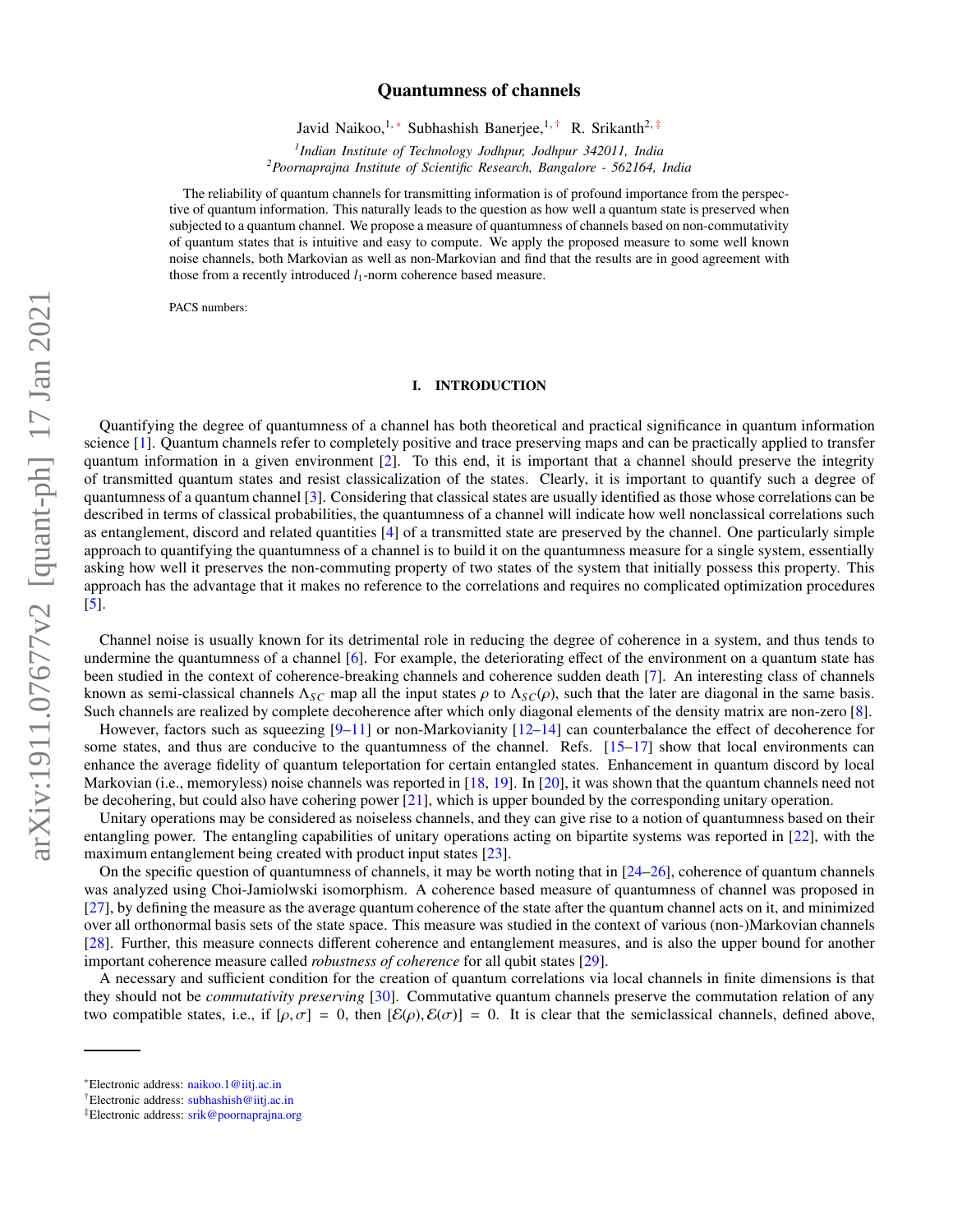are commutativity preserving, implying that a departure from semiclassicality is necessary to create quantum correlations. In that spirit, here we propose a simple measure for the quantumness of channels, based on commutation properties of the states evolving under a given channel. The degree to which a quantum channel preserves the non-commutativity of two states can be attributed as the quantumness of the channel.

This paper is organized as follows: In Sec. II we introduce a measure of quantumness of channels. Section III is devoted to applying this measure to various well-known quantum channels. The experimental relevance of this measure is discussed in Sec. IV. Results and their discussion are presented in Sec. V. We conclude in Sec. VI.

### II. QUANTUMNESS OF CHANNELS

Given two *arbitrary* states  $\rho$  and  $\sigma$ , one can quantify their mutual incompatibility by the Hilbert-Schmidt (HS) norm of their commutator  $M(\rho, \sigma) = 2||C||_{HS}^2 \equiv 2 \text{ Tr}[C^{\dagger} C]$ . The measure is defined in terms of the HS norm of their commutator  $C = \rho \sigma - \sigma \rho$ . This measure was motivated in [5] with the aim of identifying nonclassicality with the incompatibility of states. Consider two qubit states  $\rho_a = \frac{1}{2}(\mathbf{1} + \vec{a} \cdot \vec{\sigma})$  and  $\rho_b = \frac{1}{2}(\mathbf{1} + \vec{b} \cdot \vec{\sigma})$ , with  $\vec{a}, \vec{b} \in \mathbb{R}^3$  and  $\vec{\sigma} = (\sigma_x, \sigma_y, \sigma_z)$  represents the three Pauli spin matrices. We have  $\rho_a \rho_b - \rho_b \rho_a = i \frac{1}{2} (\vec{a} \times \vec{b}) \cdot \vec{\sigma}$ , and

$$
\mathcal{M}(\rho_a, \rho_b) = 2 \operatorname{Tr} \{ (\rho_a \rho_b - \rho_b \rho_a)^\dagger (\rho_a \rho_b - \rho_b \rho_a) \} = |\vec{a} \times \vec{b}|^2. \tag{1}
$$

This quantity attains its maximum value of one for orthogonal  $\vec{a}$  and  $\vec{b}$  and vanishes when  $\vec{a}$  and  $\vec{b}$  are parallel,  $0 \leq M(\rho, \sigma) \leq 1$ .

Here we try to exploit this approach to probe the quantumness of a channel. Consider a channel described by a linear, completely positive and trace preserving map  $\Phi : L(\mathcal{H}_A) \to L(\mathcal{H}_B)$  [31, 32]. The action of this map on an input state  $\rho$  leads to an output state  $\rho'$  and can be summarized as

$$
\rho' = \Phi[\rho].\tag{2}
$$

In the context of quantum channels, we start with two states  $\rho_a$  and  $\rho_b$  which are maximally noncommuting in the sense that  $M(\rho_a, \rho_b) = 1$ . By subjecting these states to a quantum channel, the quantumness of the channel can be attributed to the extent to which  $\rho'_a$  and  $\rho'_b$  (the outputs) are incompatible

$$
\mathcal{M}(\rho_a', \rho_b') = 2 \operatorname{Tr}[\mathbf{C}^\dagger \mathbf{C}],\tag{3}
$$

with  $C = \rho'_a \rho'_b - \rho'_b \rho'_a$ . This quantity when maximized over all input states serves as a measure for the quantumness of the channel

$$
\mu = \max_{\rho_a, \rho_b} \mathcal{M}(\rho_a' = \Phi[\rho_a], \rho_b' = \Phi[\rho_b]). \tag{4}
$$

As an example, consider the states  $|a\rangle = \cos(x/2)|0\rangle + e^{-i\phi}\sin(x/2)|1\rangle$  and  $|b\rangle = \cos(y/2)|0\rangle + e^{-i\xi}\sin(y/2)|1\rangle$ , with the respective density matrix representations

$$
\rho_a = \frac{1}{2} (\mathbf{1} + \vec{a} \cdot \vec{\sigma}) = \begin{pmatrix} \cos^2(x/2) & e^{i\phi} \frac{\sin(x)}{2} \\ e^{-i\phi} \frac{\sin(x)}{2} & \sin^2(x/2) \end{pmatrix}, \n\rho_b = \frac{1}{2} (\mathbf{1} + \vec{b} \cdot \vec{\sigma}) = \begin{pmatrix} \cos^2(y/2) & e^{i\phi} \frac{\sin(y)}{2} \\ e^{-i\xi} \frac{\sin(y)}{2} & \sin^2(y/2) \end{pmatrix}.
$$
\n(5)

The states  $\rho_a$  and  $\rho_b$  are maximally non-commuting for  $y = x + \pi/2$  and  $\xi = \phi$ , as can be seen by calculating the commutator

$$
C = \rho_a \rho_b - \rho_b \rho_a = \begin{pmatrix} 0 & \frac{e^{i\phi}}{2} \\ -\frac{e^{-i\phi}}{2} & 0 \end{pmatrix}.
$$
 (6)

Therefore  $\mathcal{M}(\rho_a, \rho_b) = 2 \text{Tr}[\mathbf{C}^\dagger \mathbf{C}] = 1$ . Thus the states are maximally noncommuting and in this sense share maximum nonclassicality. In this example, no optimization is required since the quantity  $M(\rho_a, \rho_b)$  is independent of input state parameters. However, as discussed ahead, subjecting these states to quantum channels can make  $\mathcal{M}(\rho_a, \rho_b)$  dependent on input state parameters. In such cases, we need to maximize over all such parameters to compute the degree of incompatibility of the output states.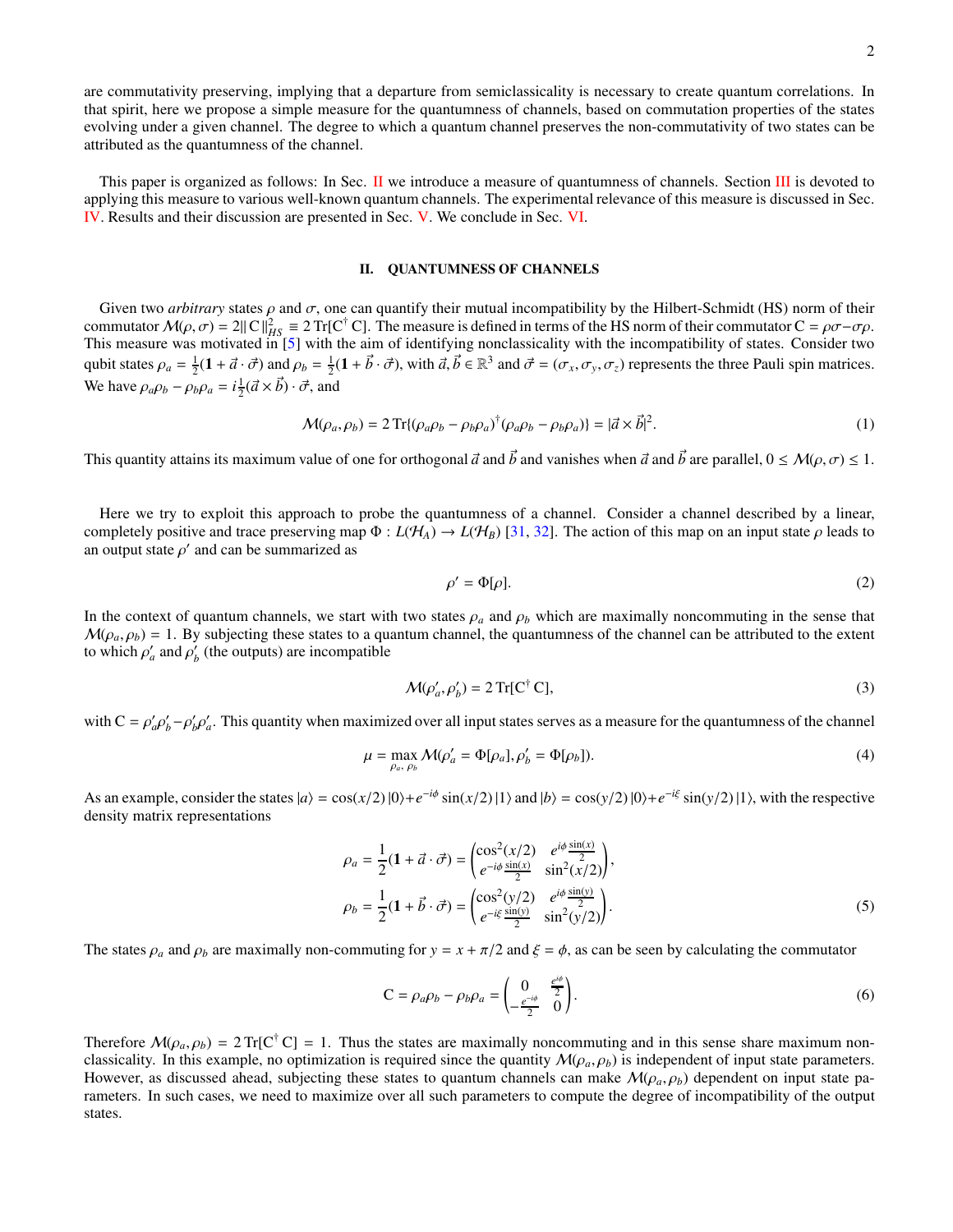### III. APPLICATION TO QUANTUM CHANNELS

We will now apply the above definition to some well known quantum channels. We consider the dephasing channels like random telegraph noise (RTN) [33], non-Markovian dephasing (NMD) [13], phase damping (PD) [34] and generalized depolarizing channel (GDC) [35]. The generalized amplitude damping channel (GAD) [9, 36], which represents a dissipative channel is also studied. The Kraus operators for these channels are given in Table (I).

Random Telegraph Noise (RTN): The dynamical map is represented by the Kraus operators  $K_0(t) = k_+ I$  and  $K_1(t) = k_-\sigma_z$ , where  $k_{\pm} = \sqrt{\frac{1 \pm \Lambda(t)}{2}}$ , such that the action on a general qubit state

$$
\rho = \begin{pmatrix} 1-p & x \\ x^* & p \end{pmatrix},\tag{7}
$$

is given by

$$
\rho' = \Phi^{RTN} \begin{pmatrix} 1-p & x \\ x^* & p \end{pmatrix} = \begin{pmatrix} 1-p & x\Lambda(t) \\ x^*\Lambda(t) & p \end{pmatrix}.
$$
\n(8)

Let us use the maximally nonclassical pair of states given in Eq. (5), subject to the constraints enunciated below it. The states  $\rho_a$  and  $\rho_b$ , defined in Eq. (5) are subjected to RTN evolution

$$
\rho'_{a} = \begin{pmatrix} \cos^{2}\left(\frac{x}{2}\right) & \frac{1}{2}e^{i\phi}\sin(x)\Lambda(t) \\ \frac{1}{2}e^{-i\phi}\sin(x)\Lambda(t) & \sin^{2}\left(\frac{x}{2}\right) \end{pmatrix},
$$
\n
$$
\rho'_{b} = \begin{pmatrix} \cos^{2}\left(\frac{1}{4}(2x+\pi)\right) & \frac{1}{2}e^{i\phi}\cos(x)\Lambda(t) \\ \frac{1}{2}e^{-i\phi}\cos(x)\Lambda(t) & \sin^{2}\left(\frac{1}{4}(2x+\pi)\right) \end{pmatrix}.
$$
\n(9)

The pertinent commutator in this case becomes

$$
C = \begin{pmatrix} 0 & \frac{1}{2}e^{i\phi}\Lambda(t) \\ -\frac{1}{2}e^{-i\phi}\Lambda(t) & 0 \end{pmatrix}.
$$
 (10)

Therefore, the quantumness measure for the RTN channel turns out to be  $\mu = \max_{\rho_a, \rho_b} \mathcal{M}(\rho'_a, \rho'_b) = 2 \text{Tr}[\mathbf{C}^\dagger \mathbf{C}] = [\Lambda(t)]^2$ . Similarly, for non-Markovian dephasing (NMD) and phase damping (PD) channels, characterized by the Kraus operators in Table (I), the quantumness measure turns out to be

$$
NMD: \mu = \max_{\rho_a, \rho_b} \mathcal{M}(\rho'_a, \rho'_b) = [\Omega(p)]^2,
$$
\n(11)

$$
PD: \ \mu = \max_{\rho_a, \ \rho_b} \mathcal{M}(\rho'_a, \rho'_b) = 1 - \gamma. \tag{12}
$$

It may be pointed out that the channels RTN, NMD and PD are all types of dephasing channels, and hence they are not expected to show dissimilar behavior. However, they are all included, partly for two reasons: (a) comparison with previous literature reporting on the quantumness of these channels; (b) they illustrate different specific principles of decoherence, and thus indicate distinct underlying physics. Specifically, RTN is a non-Markovian (P-indivisible) channel having infinitely many singularities, and NMD is a non-Markovian (also, P-indivisible) channel with a single singularity, whereas PD can be Markovian.

Next, we consider an example of non-dephasing class of quantum channel, namely the amplitude damping (AD) channel. This channel models the processes like spontaneous emission and is characterized by Kraus operators *A*0, *A*<sup>1</sup> given in Table (I). Here  $\gamma \in [0, 1]$ . The action of AD channel on a qubit state can be described as

$$
\begin{pmatrix} 1-p & q \\ q^* & p \end{pmatrix} \rightarrow \begin{pmatrix} 1-p(1-\gamma) & q\sqrt{1-\gamma} \\ q^*\sqrt{1-\gamma} & p(1-\gamma) \end{pmatrix}
$$
(13)

Following the recipe given above, the quantumness in this case turns out to be

$$
\mu = \max_{\rho_a, \rho_b} \mathcal{M}(\rho'_a, \rho'_b) = 1 - \gamma. \tag{14}
$$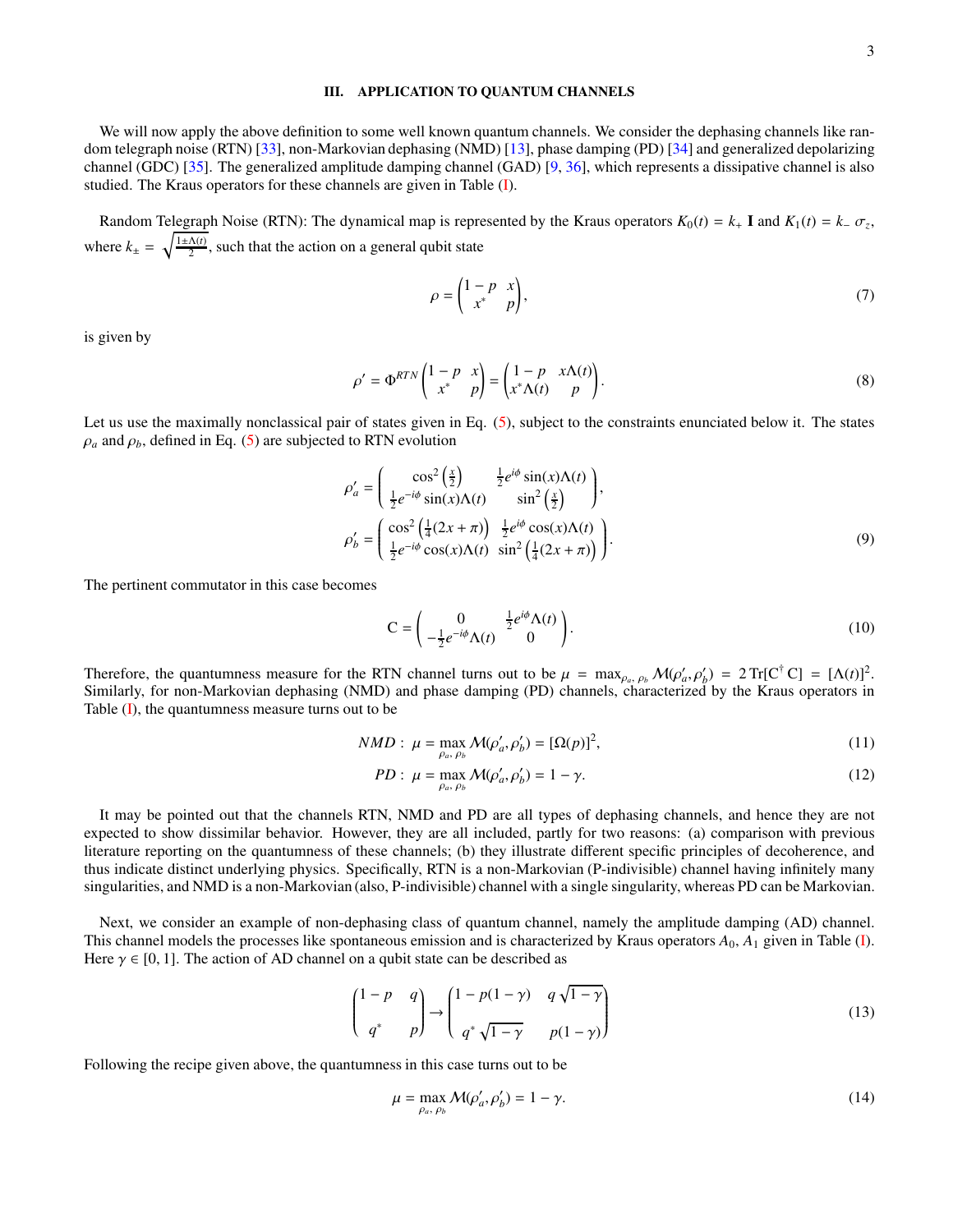It follows that as  $\gamma \to 1$ , the quantumness parameters becomes zero, and the state looses coherence in the given basis, see Eq. (13).

We next consider the example of the Unruh channel. The Unruh effect is the emergence of finite temperature recorded by an observer undergoing acceleration *a* in a vacuum bath. Yet, paradoxically, it is a rank 2 (rather than full rank) noise effect and in that sense is similar to the AD channel, which represents the effect of a zero temperature thermal bath. The parameter *r* appearing in Kraus operators is related to acceleration by  $cos(r) = (1 + e^{-2\pi \omega c/a})^{-1/2}$ , where  $\omega$  is the Dirac particle frequency and *c* is speed of light in vacuum. The quantumness parameter for this channel is given by

$$
\mu = \cos^2(r) = (1 + e^{-2\pi\omega c/a})^{-1},\tag{15}
$$

and approaches one in the limit  $a \ll 2\pi c \omega$ .

Our final example is the generalized depolarizing channel (GDC), represented by the following Kraus operators  $M_i = \sqrt{p_i} \sigma_i$ with  $i = 0, 1, 2, 3$ , where  $\sigma_i$  are the Pauli matrices. The states  $\rho_a$  and  $\rho_b$  given by Eq. (5) evolve under the action of this channel such that the new Bloch vectors are given by

$$
\vec{a} = \begin{pmatrix} (p_0 + p_1 - p_2 - p_3) \sin x \cos \phi \\ (-p_0 + p_1 - p_2 + p_3) \sin x \sin \phi \\ (p_0 - p_1 - p_2 + p_3) \cos x \end{pmatrix},
$$
  

$$
\vec{b} = \begin{pmatrix} (p_0 + p_1 - p_2 - p_3) \cos x \cos \phi \\ (-p_0 + p_1 - p_2 + p_3) \cos x \sin \phi \\ (-p_0 + p_1 + p_2 - p_3) \sin x \end{pmatrix}.
$$
 (16)

Therefore,

$$
\mathcal{M}(\rho_a', \rho_b') = |\vec{a} \times \vec{b}| = (p_0 - p_1 - p_2 + p_3)^2 [2(p_0 - p_3)(p_1 - p_2)\cos(2\phi) + (p_0 - p_3)^2 + (p_1 - p_2)^2].\tag{17}
$$

This is maximum for  $\phi = 0$ , i.e.,  $\mu = M(\rho'_a, \rho'_b)|_{\phi=0} = (p_0 + p_1 - p_2 - p_3)^2 (p_0 - p_1 - p_2 + p_3)^2$ . The various results discussed above are summarized in Table (I), and compared with the prediction of a coherence-based measure of the quantumness of channels.

### IV. EXPERIMENTAL RELEVANCE OF THE MEASURE

It is important to note that the quantity  $\mathcal{M}(\rho_a', \rho_b')$  can be given an experimental interpretation using an interferometric setup [37]. This useful technique can be easily incorporated to our purpose of quantifying quantumness of channels. One can write

$$
\mu = \max_{\rho_a, \rho_b} \mathcal{M}(\rho_a', \rho_b') = 4 \max_{\rho_a, \rho_b} \text{Tr}[(\rho_a')^2 (\rho_b')^2 - (\rho_a' \rho_b')^2]. \tag{18}
$$

The two quantities  $Tr[(\rho'_a)^2(\rho'_b)^2]$  and  $Tr[(\rho'_a \rho'_b)^2]$  can be obtained from two separate measurements. The input state  $\rho = |0\rangle\langle 0| \otimes$  $\rho'_a \otimes \rho'_b \otimes \rho'_b$ , where  $|0\rangle$  is the control qubit, is subjected to the controlled unitary gate *U*. This modifies the interference of the controlled qubit by the factor  $Tr[\rho U] = ve^{i\alpha}$ , with *v* and  $\alpha$  being the visibility and phase shift of the interference fringes, respectively [38–41]. Two such schemes (corresponding to  $Tr[(\rho_a^j)^2(\rho_b^j)^2]$  and  $Tr[(\rho_a^j \rho_b^j)^2]$ ) lead to the quantumness  $M(\rho_a^j, \rho_b^j)$  =  $4(v_1 - v_2)$ , where  $v_1$  and  $v_2$  correspond to the respective visibilities obtained by the action of relevant unitary gates. We motivate the present discussion by illustrating this notion on some of the channels discussed above.

(a) For RTN, the two visibilities (with  $x = \phi = 0$ ) correspond to

$$
\operatorname{Tr}[(\rho_a'\rho_b')^2] = \frac{1}{4}, \quad \operatorname{Tr}[(\rho_a')^2(\rho_b')^2] = \frac{1}{4}(1 + [\Lambda(t)]^2).
$$
 (19)

Making use of these in Eq. (18), we obtain  $\mathcal{M}(\rho_a', \rho_b') = [\Lambda(t)]^2$ , consistent with the definition in Eq. (3), see below Eq. (10). (b) For GDC, the two visibilities (with  $x = \phi = 0$ ) turn out to be

$$
\begin{aligned} \operatorname{Tr}[(\rho_a \rho'_b)^2] &= 1/4 - 2(-1 + p_1 + p_2)(p_1 + p_2)(-1 + p_2 + p_3)(p_2 + p_3), \\ \operatorname{Tr}[(\rho'_a)^2(\rho'_b)^2] &= 1/2(1 + 2p_1^2 + 2(-1 + p_2)p_2 + p_1(-2 + 4p_2))(1 + 2p_2^2 \\ &+ 2(-1 + p_3)p_3 + p_2(-2 + 4p_3)). \end{aligned} \tag{20}
$$

These lead to the expression  $\mu = \mathcal{M}(\rho'_a, \rho'_b)|_{\phi=0} = (p_0 + p_1 - p_2 - p_3)^2 (p_0 - p_1 - p_2 + p_3)^2$  in accord with the definition in Eq. (3), see Eq. (17).

What makes this approach particularly attractive is that here the quantumness of the channel can be experimentally determined.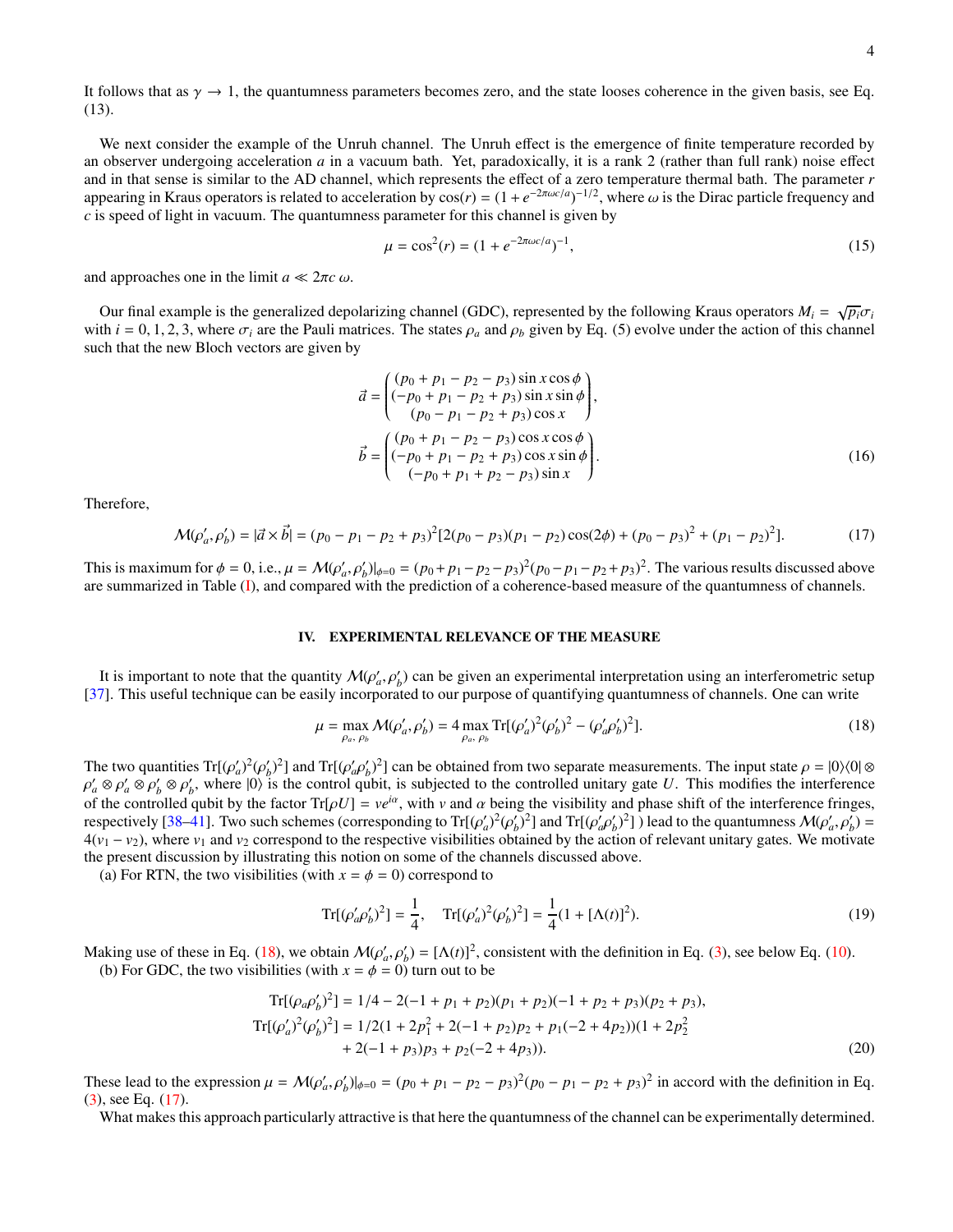|            | Channel Kraus operators                                                                                                                                                                                                                                                                                                                                                                           | $\mu$            | $Q_{C_l}$                                                         |
|------------|---------------------------------------------------------------------------------------------------------------------------------------------------------------------------------------------------------------------------------------------------------------------------------------------------------------------------------------------------------------------------------------------------|------------------|-------------------------------------------------------------------|
| <b>RTN</b> | $K_0 = k_+ \begin{pmatrix} 1 & 0 \\ 0 & 1 \end{pmatrix}, K_1 = k_- \begin{pmatrix} 1 & 0 \\ 0 & -1 \end{pmatrix}$                                                                                                                                                                                                                                                                                 | $[\Lambda(t)]^2$ | $[\Lambda(t)]^2$                                                  |
| <b>NMD</b> | $N_0 = n_+ \begin{pmatrix} 1 & 0 \\ 0 & 1 \end{pmatrix}, N_1 = n_- \begin{pmatrix} 1 & 0 \\ 0 & -1 \end{pmatrix}$                                                                                                                                                                                                                                                                                 | $[\Omega(p)]^2$  | $[\Omega(p)]^2$                                                   |
| <b>PD</b>  | $P_0 = \begin{pmatrix} 1 & 0 \\ 0 & \sqrt{1-\gamma} \end{pmatrix}, P_1 = \begin{pmatrix} 1 & 0 \\ 0 & \sqrt{\gamma} \end{pmatrix}.$                                                                                                                                                                                                                                                               | $1-\gamma$       | $1-\gamma$                                                        |
| Unruh      | $U_0 = \begin{pmatrix} \cos(r) & 0 \\ 0 & 1 \end{pmatrix}, U_1 = \begin{pmatrix} 0 & 0 \\ \sin(r) & 0 \end{pmatrix}.$                                                                                                                                                                                                                                                                             | $\cos^2(r)$      | $\cos^2(r)$                                                       |
| AD         | $A_0 = \begin{pmatrix} 1 & 0 \\ 0 & \sqrt{1-\gamma} \end{pmatrix}, A_1 = \begin{pmatrix} 0 & \sqrt{\gamma} \\ 0 & 0 \end{pmatrix}$                                                                                                                                                                                                                                                                | $1-\gamma$       | $1-\gamma(\gamma>\frac{1}{6})$                                    |
|            |                                                                                                                                                                                                                                                                                                                                                                                                   |                  | $\frac{1}{6}(6\gamma^2-3\gamma+2)$<br>$(\gamma \leq \frac{1}{6})$ |
|            | GAD $G_0 = \begin{pmatrix} \sqrt{\alpha} & 0 \\ 0 & \sqrt{\alpha \xi} \end{pmatrix}, G_1 = \begin{pmatrix} 0 & \sqrt{\alpha P} \\ 0 & 0 \end{pmatrix}, G_3 = \begin{pmatrix} \xi(\xi - \sqrt{2}(\xi - 1)) \\ (\xi > 1) \end{pmatrix} \xi(t > \tau)$<br>$\begin{pmatrix} \sqrt{\beta \xi} & 0 \\ 0 & \sqrt{\beta} \end{pmatrix}, G_4 = \begin{pmatrix} 0 & 0 \\ \sqrt{\beta P} & 0 \end{pmatrix}.$ |                  |                                                                   |
|            |                                                                                                                                                                                                                                                                                                                                                                                                   |                  |                                                                   |

TABLE I: Various quantum channels, introduced at the beginning of Sec. III, with their Kraus operators and the quantumness using commutation based measure  $\mu = \max_{\rho_a, \rho_b} \mathcal{M}(\rho'_a, \rho'_b)$ . For the sake of comparision, the corresponding results based on the coherence based measure  $Q_{C_{l_1}}$  [28] are also provided. Here,  $\tilde{\xi} = \frac{5}{2}(\alpha - 1)^2(1 - \xi)^2$  and  $\tau = \frac{2}{\gamma(2n+1)} \ln \left[\frac{5}{6+4n+n^2}\right]$  [28].

### V. RESULTS AND DISCUSSION

The quantumness of two arbitrary states  $\rho$  and  $\sigma$  can be identified with their incompatibility and quantified by  $\mu$  = max<sub>ρ, σ</sub>  $M(\rho, \sigma)$  as defined in Sec. II. For a mixed initial diagonal state  $\rho_0 = \sum_i \lambda_i |i\rangle\langle i|$ , which evolves to  $\rho_t$  under some dynamics, the following inequality holds [42]

$$
\frac{\mathcal{M}(\rho_0, \rho_t)}{4} \le F(\rho_0, \rho_t) \le \frac{C_{l_1}(\rho_0, \rho_t)}{2}.
$$
\n<sup>(21)</sup>

Here,  $F(\rho_0, \rho_t)$  is the quantum Fisher information and  $C_{l_1}(\rho_0, \rho_t)$  is the *l*<sub>1</sub>-norm coherence of  $\rho_t$ , defined as  $\sum_{i \neq j} |\rho_t^{ij}|$ ; both well known measures of quantumness. The commutator based measure provides a lower bound and a reliable witness of quantumness.

In this work, we extend the approach of quantifying the quantumness of states, in terms of their incompatibility, to explore the quantumness of channels. This method involves starting with two states which are maximally non-commuting and subjecting them to a quantum channel. The incompatibility of the resulting output states can be attributed to the degree of quantumness of the channel. We have computed the quantumness of various well known channels and compared them with the analogous estimation of quantumness from a coherence based measure [27]. These are listed in Table (I). Specifically, we investigated the quantumness of the dephasing channels such as RTN, non-Markovian dephasing (NMD), phase damping (PD), and Unruh channels. These channels model the phenomenon of decoherence without dissipation. The dissipative channels considered here are amplitude damping (AD) and generalized amplitude damping (GAD) channels. The quantumness is given in terms of the channel parameters. In particular, for the channels with memory, the quantumness turns out to be a function of the memory kernel, which in turn, decides the Markovian and non-Markovian nature of the dynamics. As reported in [28], the non-Markovian dynamics helps to sustain the quantumness over longer time as compared to Markovian case. It is interesting to note that quantumness from the proposed measure is in good agreement with that with the coherence based measure [28]. This is consistent with our intuition as coherence is related to the off-diagonal elements of the density matrix as would be the cause for noncommutativity between the states. It should be noted that in the case of GDC, the coherence based measure leads to quantumness  $(p_0 - p_1)^2 + (p_2 - p_3)^2$ , different from that obtained by the commutation based measure adapted here. This is consistent with Eq. (21).

The attractive feature here is that the measure proposed can be calculated easily and is also amenable to experimental determination. Further, from the cases of the RTN and NMD channels, it is evident that quantumness reflects the non-Markovian nature of the channel under consideration.